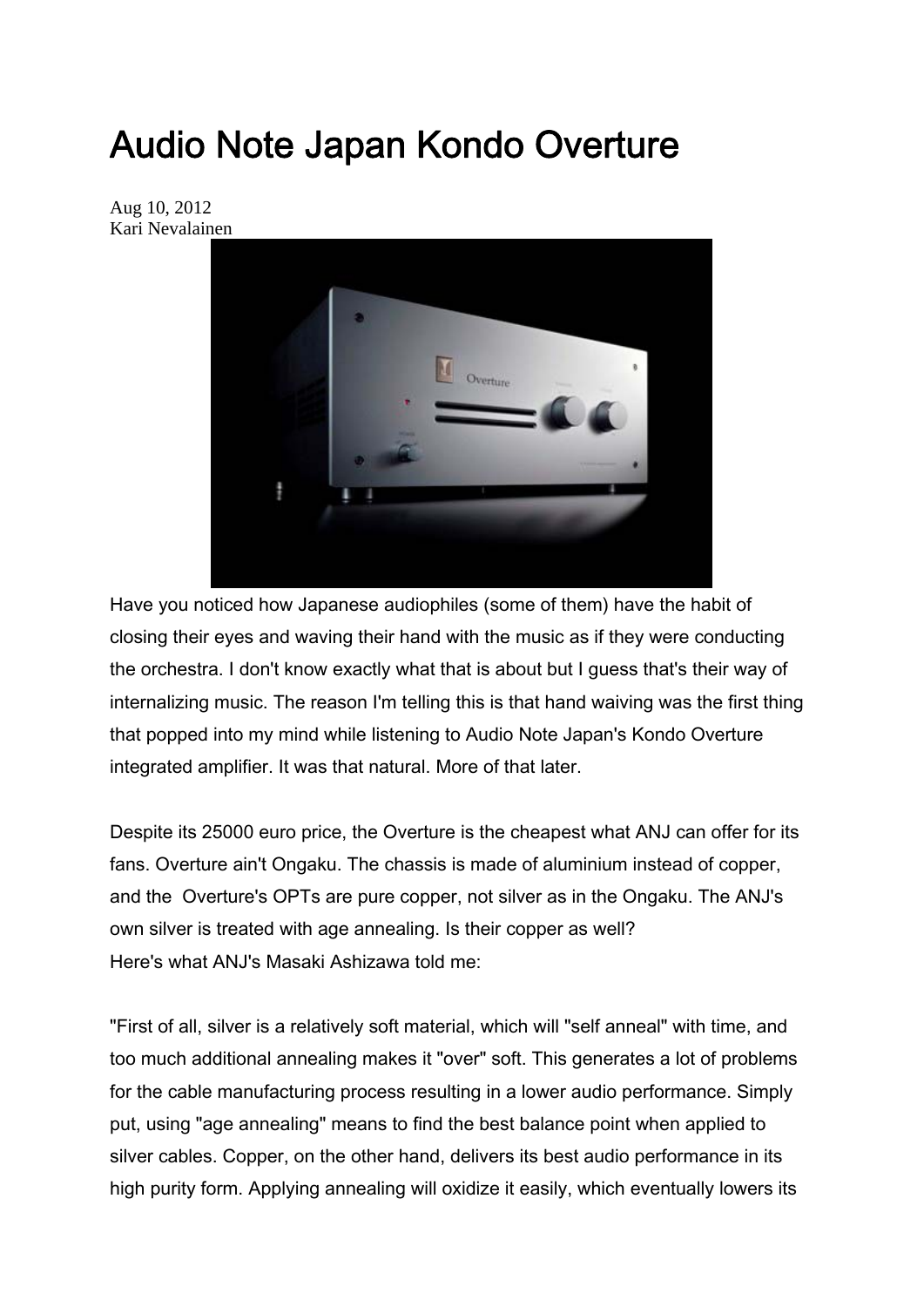purity. Therefore we did not apply any annealing to the copper used at the Overture transformers. But don't worry, winding skills is another very important factor in making transformers, and all transformers in Overture are skillfully hand-made by ANJ. This is at least as significant a feature than the wire material."



Overture ain't a Class A single-ended amplifier with a fancy triode tube as its bigger sister. Instead it's a common Class AB push-pull design with common EL-34 pentodes. What's the secret then?

Masaki Ashizawa: "That's what's audiophiles keep constantly asking. At CES 2011, visitors praised the sound of the Overture as silky smooth, elegant yet with very clean and good dynamics. They thought that the circuit must be either Triode or Single-Ended design. Once we told them that they were listening to an EL34 Push-Pull circuitry, they were amazed about the quality level that EL34 can deliver. It was at that point we knew that we had reached our goal."

"Overture outputs 32W+32W and the EL34 tubes are in ultra-linear connected. Using ultra-linear circuit is fine but honestly more important to the Overture's sound is our fine tunings, KONDO original parts as well as some new design features such as the Constant Current Biasing techniques. It prevents the music signal from passing through the biasing circuitry. With especially carefully adjusted circuits in addition to high quality parts used, only minimum level of feedbacks is needed. The global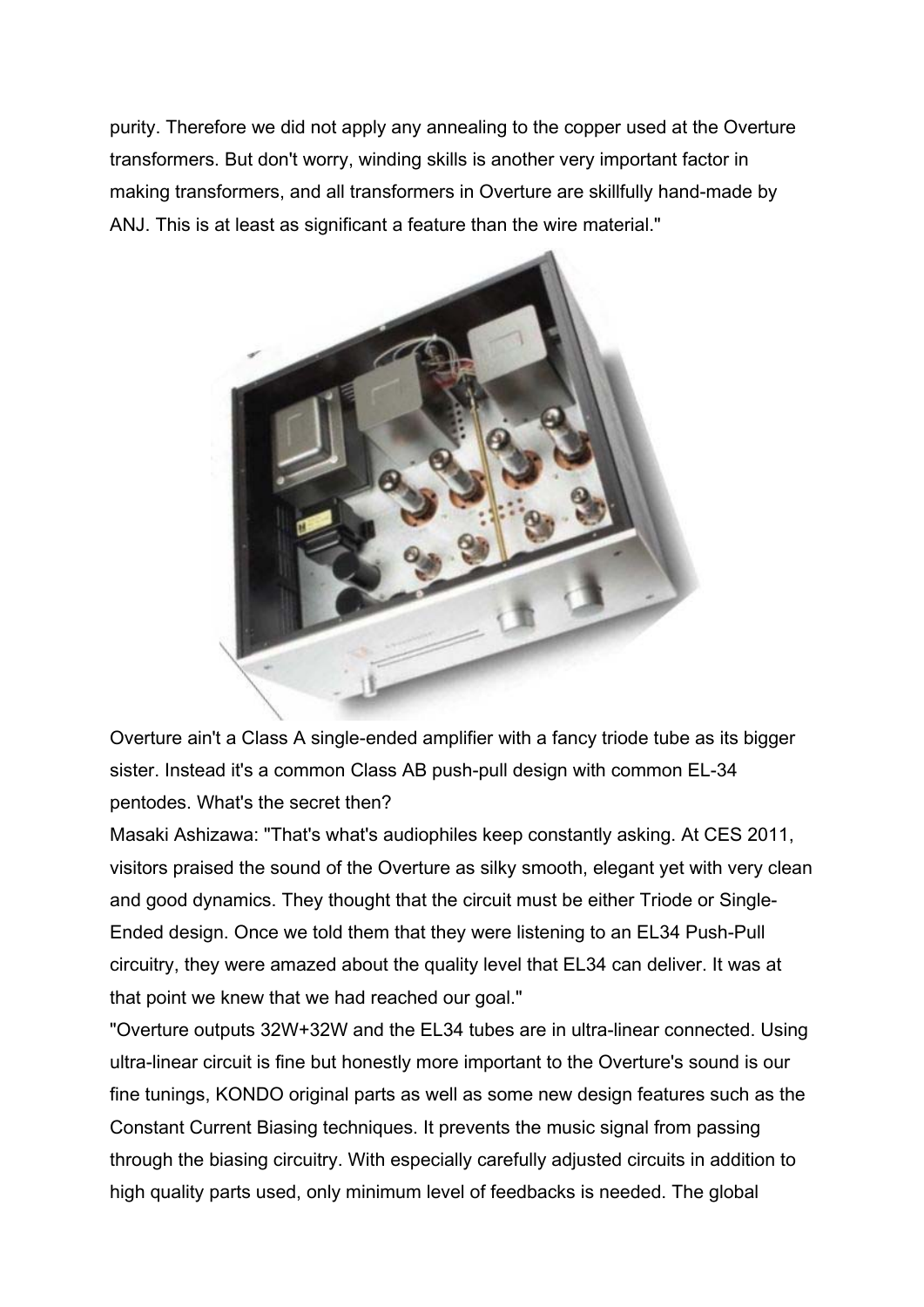feedback level is just 3 dB, partly explaining the high transparency and coherence obtained."



Consequently, the fact that the signal path features capacitors is not as important as exactly where the caps go in the driver and output stage. The caps are hand made using ANJ's own silver, and so is internal wiring. All in all, Overture is a heavy and broad-shouldered amplifier. The stripped front panel features the input selector and the volume. Four unbalanced inputs decorate the rear panel as do speaker outs for 4 and 8 ohm loads. Unlike in some other ANJ amplifiers the speaker terminals accept banana plugs. Here are some specs:

## Specifications

| Max. Output Power                | 32W                            |
|----------------------------------|--------------------------------|
| Frequency Response               | 6 - 140kHz (+0dB -3dB, 1W)     |
| <b>Total Harmonic Distortion</b> | 0.08% (1kHz, 1W)               |
| Line Input                       | 1, 2, 3, 4                     |
| Input Impedance                  | $100k\Omega$                   |
| Noise                            | 0.5mV                          |
| Vacuum Tubes                     | 4 x EL34, 2 x 12BH7, 2 x 6072. |
| Power Consumption                | 180W                           |
| Size                             | W438 x H201 x D409             |
| Weight                           | 20.5kg                         |

Natural and intuitive listening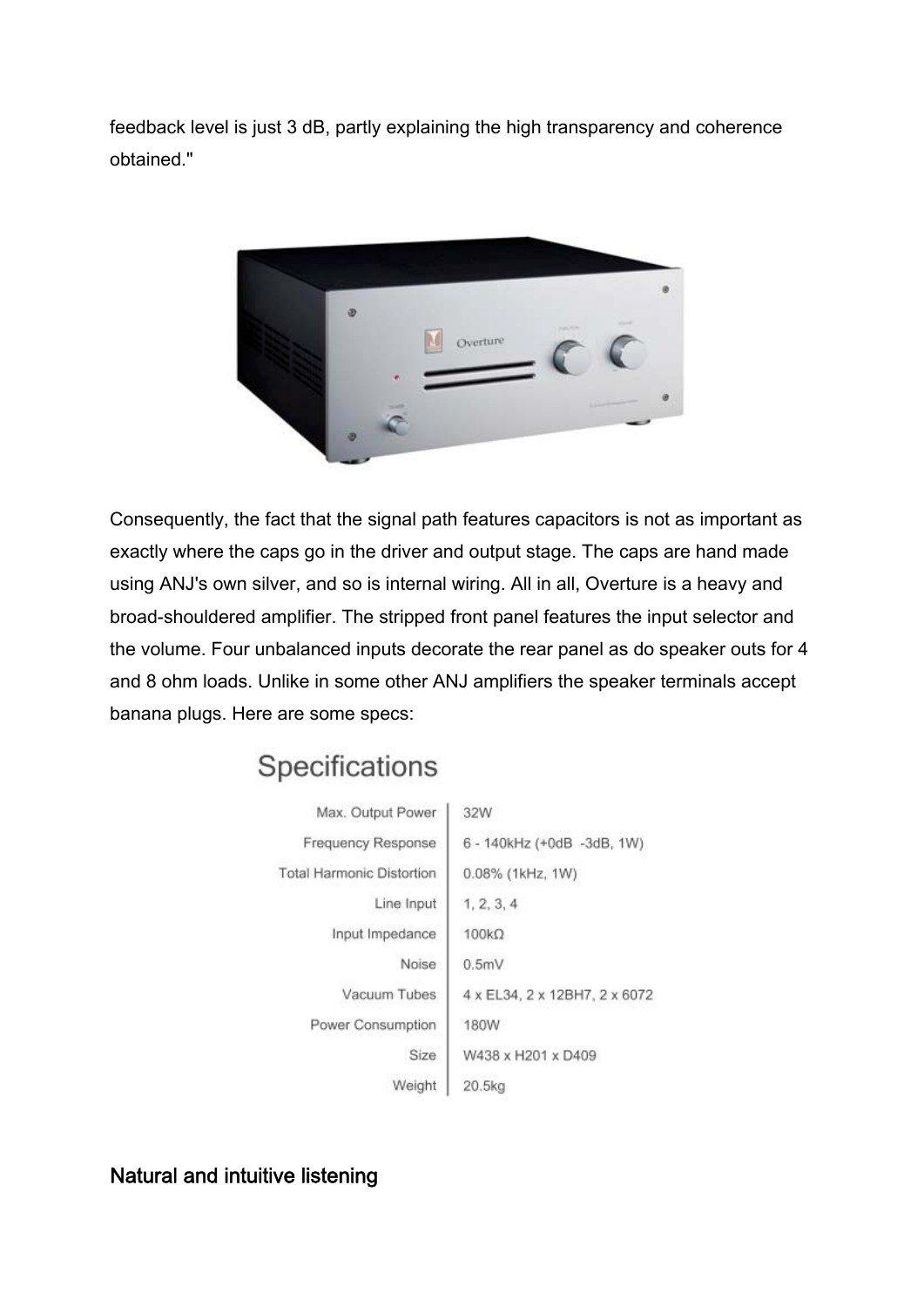The output tubes in the review individual were the standard ElektroHarmonix. The 12BH7 at the input were R.A.M.-labeled (ie. a matched pair), and the other input tube was General Electrics 6072. With +90 dB sensitive speakers Overture run very quietly, surprisingly quietly in fact, no noise whatsoever, even from a close distance (from the speaker). I tried several speakers, monitors and floorstanders (eg. Dunlavy Athena). The CD player was a Sony connected to either Sentec DiaAna, LEAD Audio LA-100 DAC or PS Audio PWD DAC. All cables were provided by Audio Note Japan. Listening to the Overture didn't make my jaw drop immediately. It didn't make me jump up from my listening seat and shout out hurrays. But it did make me listen to my standard samples for a longer period of time that I'm used to. It kind of lead me slowely and inattentively to inhale music and urged me to continue to do so, even when it was clear what my judgment would be.



Indirect inducements and covert force of attraction became a sort of theme for my listening impressions. The true nature of the sound lay below the surface. An example. The first handshake with the Overture gave me an impression of being slightly sweet and slow and veiled. The 'weakness' was, however, confusing: against all odds, the Overture never asked to raise the volume level. And the best explanation is that all the important and essential things in music, including many low-level details, were nicely separated and served at lower volume levels. Another example. I tried to listen to music samples with plenty of high frequency content, hiss and chink of the cymbals etc., in order to get across the specific tone of the Overture. It was exceptionally difficult. I realized that hi-fi euphemisms regarding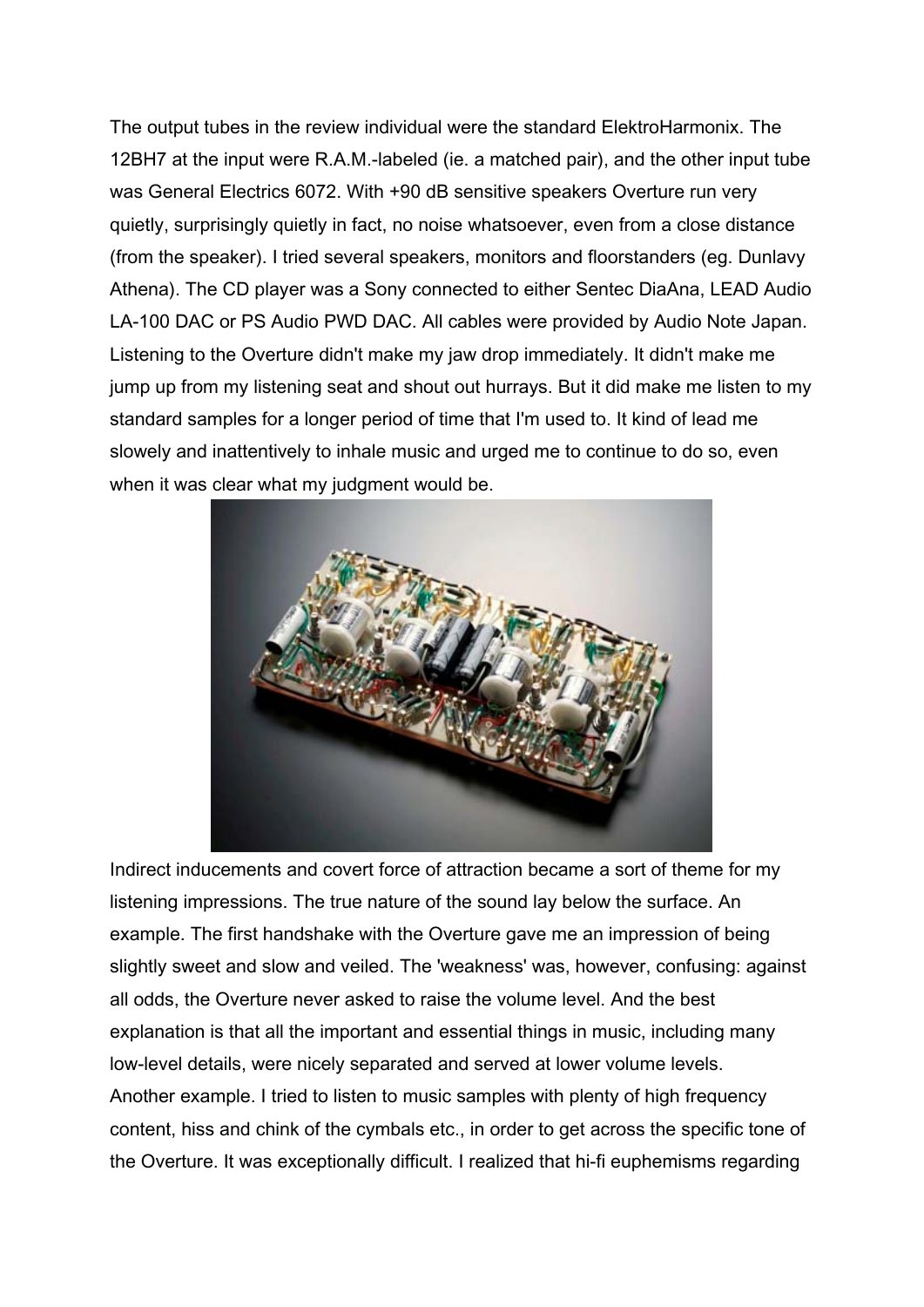a 'typical' transistor amp or a 'typical' tube amp didn't apply here. The tone wasn't this or that, it just was.



Hiroyasu Kondo liked speak about a "mechanical sound". A mechanical sound will dull the listener's senses during longer listening sessions. What ANJ is after is a "natural sound". I'm ashamed to say (because it sounds too poetric), but I think I understand him better now. Natural not in a sense of "one with the nature", but in the sense of "artless", "unstudied", "all-inclusive". When that artificial character is completely gone, the amplifier lets music speak. Such naturalness is deceptive because it comes close to being bland. And the Overture's voice is far from bland.

#### Taking lessons from the Overture

Without flattering or mysticism the Overture illustrated music from inside rather than from outside. The findings were revealed a disc after a disc and over a longer period of auditioning. The Swiss-French Ceccarelli Trio's jazz The Beatles arrangements turned out to be greater music than I expected. And a wholly new sonic discovery was the interplay between the pedal of the bass drum and the rest of the bass department.

The Fry Street Quartet's Stravinsky, Rorem, Scearce String Quartets: the Overture picked up the ways in which each musician weighed the dynamics. When the instruments stood out from each other, listening to this music did not become incomprehensible, non-specific audio spotting.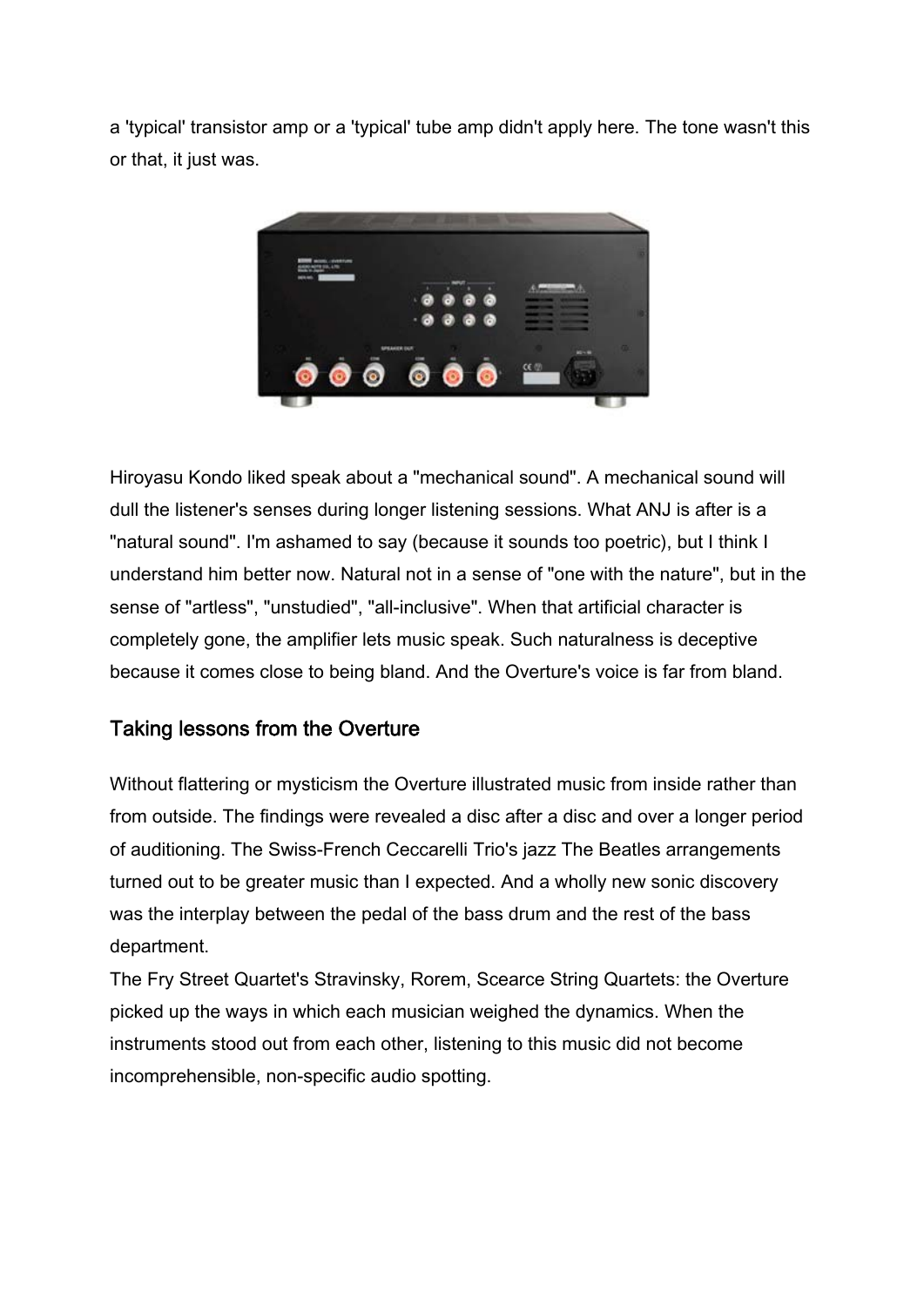

With Bach's Cantates the Overture spotlighted the singer (Ian Bostridge) in relation to the orchestra (Europa Galante). What was truly impressive with this disc was the almost austere naturalness of music reproduction.

### What the Overture's sound is not?

Overture does not sound big and roomy in a way some McIntosh integrated tube amps do, for instance. The Overture kept the sound within the speaker rectangle the precision side-wise being exemplary.

Overture is not a reproducer of high dynamics. Stormy and loud piano music as well as the sharpest ourbursts of saxophones appeared a little soft. But be careful: here too the graduated and layered soundstage can fool you.

Overture's bass department sounded a little polite. The double bass in jazz music was not generally a problem but the very lowest bass notes were softer than expected. Lynyrd Skynyrd Guns, God and Cry rumble began to sound a little thin in climaxes with respect to the band's aesthetic goals. Everything is relative, however. Overture handled heavier orchestral pieces without stumbling.